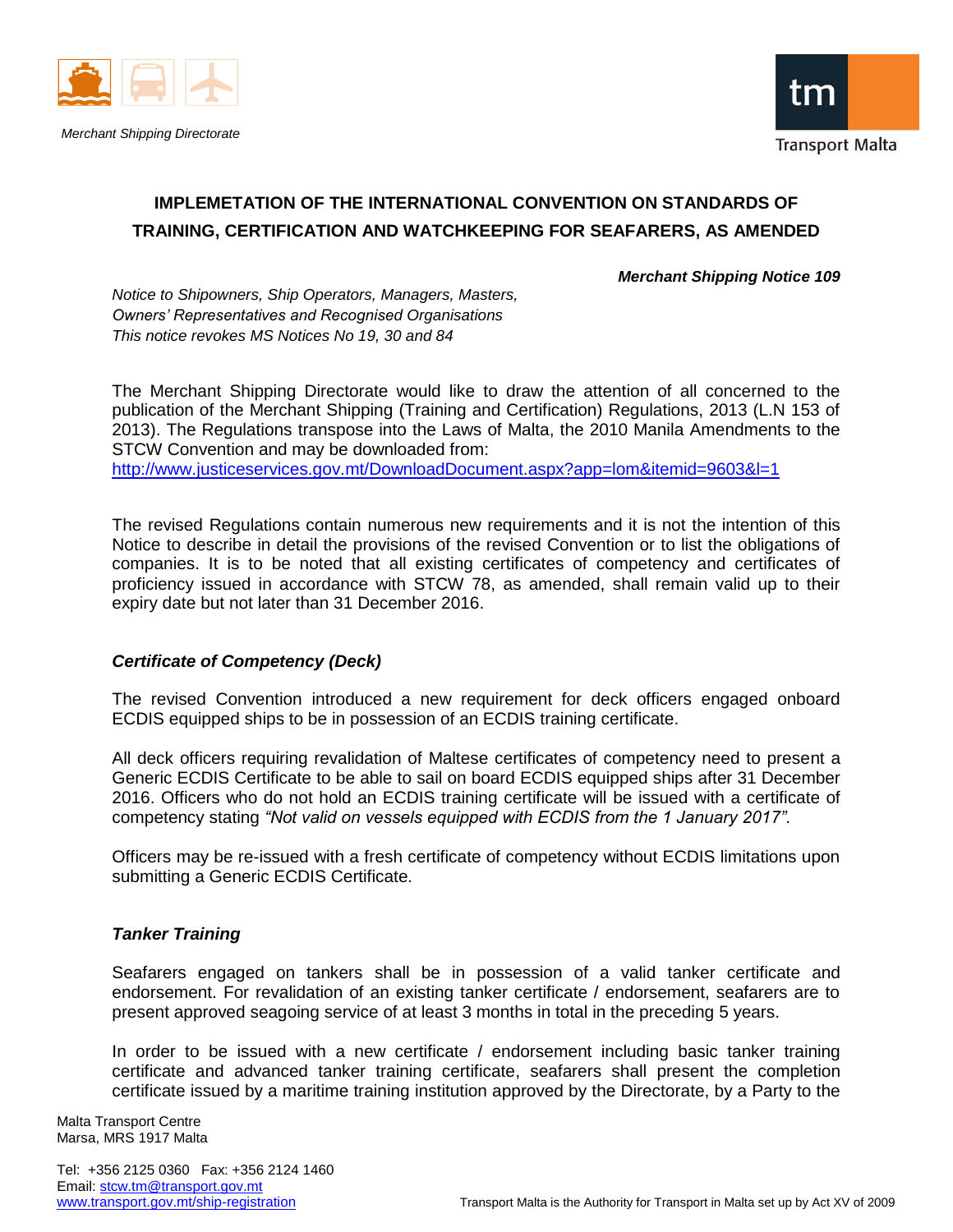



Transport Malta *Merchant Shipping Notice 109 Page 2 of 12*

STCW Convention or from a maritime training institution approved by a Party with whom Malta has an undertaking in terms of the STCW Convention.

Moreover, seafarers to be issued with an advanced tanker training certificate shall also submit evidence of 3 months approved seagoing service performed on tankers, whilst in possession of a valid basic tanker training certificate.

Applications for the issue of a Tanker Certificate are to be submitted on the appropriate form [TM/MSD/SCU 019.](http://www.transport.gov.mt/admin/uploads/media-library/files/Form%20TM%20MSD%20SCU%20019%20Application%20for%20a%20Tanker%20certificate%20Issue%201.doc_20131016070016.doc)

#### *Revalidation Requirements*

For the purpose of revalidating a certificate of competency, continued professional competence as required in terms of STCW I/11 shall be established by:

- 1. approved seagoing service, performing functions appropriate to the certificate held, for a period of at least:
	- 1.1. twelve months in total during the preceding five years, or
	- 1.2. three months in total during the preceding six months immediately prior to revalidating; or
- 2. having performed functions considered to be equivalent in the seagoing service required in paragraph 1.1; or
- 3. passing an approved test; or
- 4. successfully completing an approved training course or courses; or
- 5. having completed approved seagoing service, performing functions appropriate to the certificate held, for a period of not less than three months in a supernumerary capacity, or in a lower officer rank than that for which the certificate held is valid immediately prior to taking up the rank for which it is valid.

Applications for revalidating a certificate of competency, made within 6 months prior to the certificate`s expiry date can be revalidated for 5 years from the original expiry date.

#### *Security Related Training*

The revised STCW Convention requires that as from 1 January 2014, all persons employed or engaged onboard ships to which the ISPS Code applies shall be in possession of security related training certification. The 2010 amendments introduce three tiers of security training:

Malta Transport Centre Marsa, MRS 1917 Malta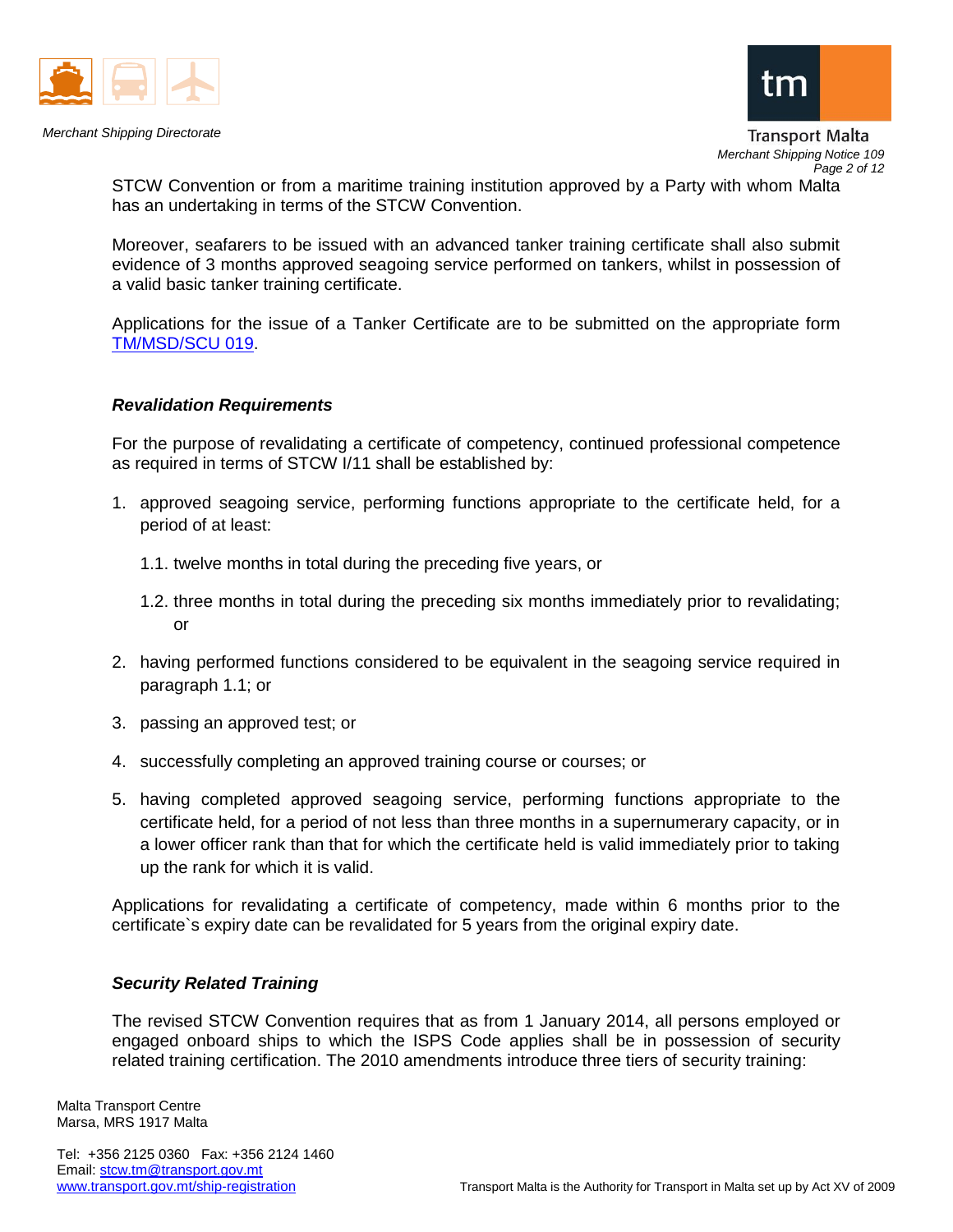



*Merchant Shipping Notice 109 Page 3 of 12*

# *Security Related Familiarization*

All persons engaged in any capacity on ISPS compliant ships shall follow security related familiarisation training before being assigned any shipboard duty. The training may be delivered by the Ship Security Officer or by any other equally qualified person as part of the safety familiarisation training required in terms of the ISM Code.

Documentary evidence should be readily available onboard to show that such training has been conducted.

# *Certificate of Proficiency in Security Awareness*

All seafarers engaged in any capacity onboard an ISPS compliant ship shall be in possession of a Certificate of Proficiency in Security-Awareness.

# *Certificate of Proficiency in Designated Security Duties*

Seafarers with designated security duties, including anti-piracy and anti-armed-robbery related activities, engaged in any capacity onboard an ISPS compliant ship, shall be in possession of a Certificate of Proficiency in Designated Security Duties.

In order to be issued with a Certificate of Proficiency in Security Awareness or Designated Security Duties an applicant shall meet the standard of competence for certification of proficiency in security awareness or designated security duties as set out in Section A-VI/6, paragraphs 1 to 4 or Section A-VI/6, paragraphs 6 to 8 of the STCW Code.

Applications for the issue of a Certificate of Proficiency in security related training are to be submitted on the appropriate form **TM/MSD/SCU 002**.

#### *Certificate of Proficiency as Ship Security Officer*

The Directorate would like to remind all concerned that Ship Security Officers serving on board ships are required to be in possession of a Certificate of Proficiency issued in accordance with Regulation VI/5 of the STCW Convention.

In order to be issued with a Certificate of Proficiency as Ship Security Officer an applicant shall:

have approved seagoing service of not less than 12 months or appropriate seagoing service and knowledge of ship operations; and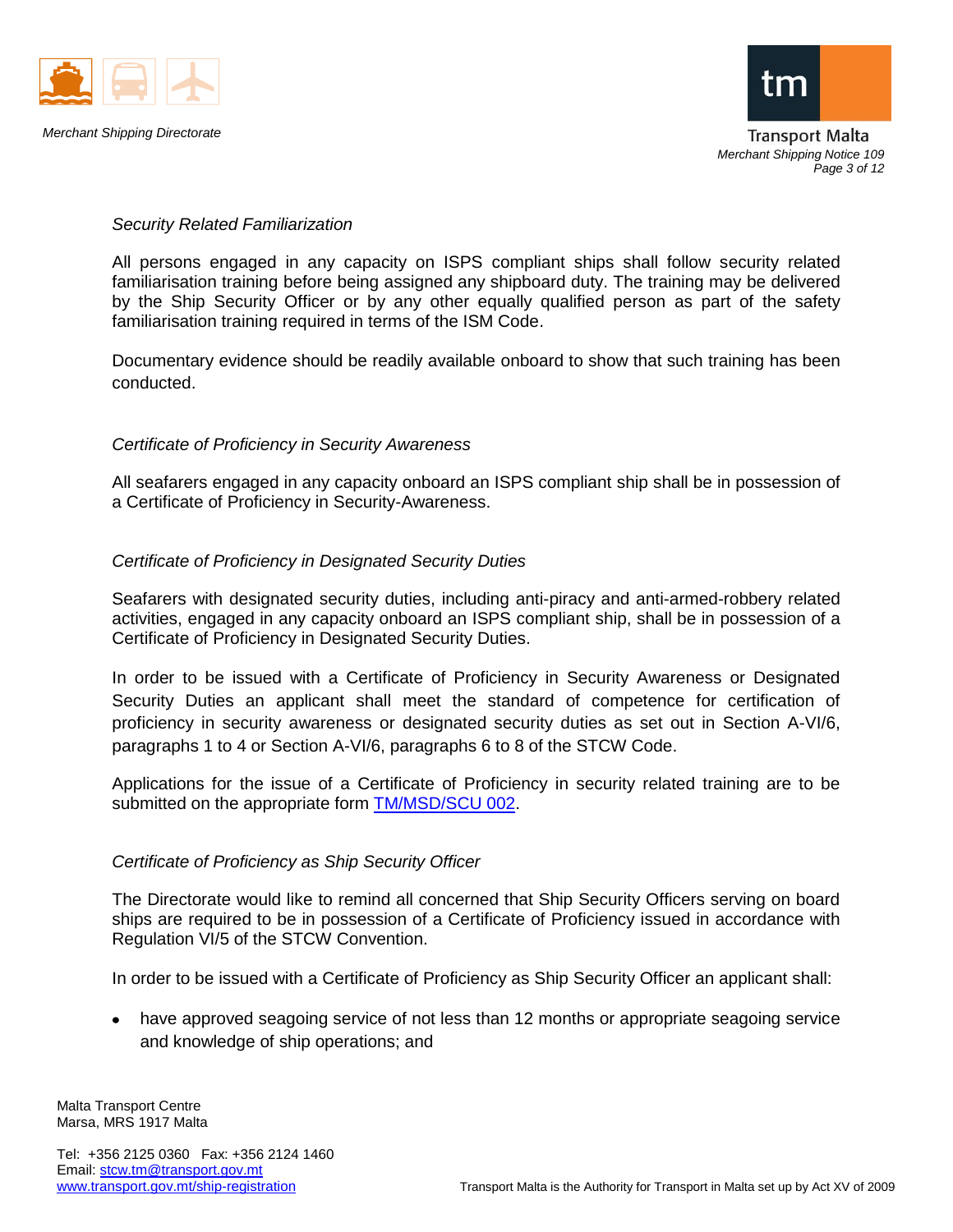



meet the standard of competence for certification of proficiency as ship security officer as set out in Section A-VI/5, paragraphs 1 to 4 of the STCW Code.

Applications for the issue of a Certificate of Proficiency are to be submitted on the appropriate form [TM/MSD/SCU 002.](http://www.transport.gov.mt/admin/uploads/media-library/files/Form%20TM%20MSD%20SCU%20002%20App%20for%20a%20cert%20of%20proficiency%20for%20Ship%20Security%20Officers,%20Security-Awarness%20Training%20%20Designated%20Security%20Duties%20Issue%203.doc)

# *Certificates of Proficiency*

In addition to the certificates of proficiency issued in relation to security related duties, the following certificates of proficiency will be issued to seafarers in possession of valid training certificates issued by a training centre that is approved by the Directorate, by a Party to the STCW Convention or by any training centre that is approved by a Party to the STCW Convention:

# *Certificate of Proficiency in Basic Safety Training (STCW VI/I)*

All seafarers engaged in any capacity as part of the ship's complement with designated safety or pollution prevention duties shall, before being assigned to any shipboard duties, be in possession of a Certificate of Proficiency in Basic Safety Training.

In order to be issued with a Certificate of Proficiency in Basic Safety Training an applicant shall receive safety familiarization and basic training or instruction in accordance with Section A-VI/1 of the STCW Code and shall meet the appropriate standard of competence specified therein.

Applications for the issue of a Certificate of Proficiency are to be submitted on the appropriate form [TM/MSD/SCU 020.](http://www.transport.gov.mt/admin/uploads/media-library/files/Form%20TM%20MSD%20SCU%20020%20Application%20for%20a%20certificate%20of%20proficiency%20in%20Basic%20Safety%20Training%20Issue%201.doc)

*Certificate of Proficiency in Survival Craft and Rescue Boats other than Fast Rescue Boats (STCW VI/2-1)*

Every candidate for a Certificate of Proficiency in Survival Craft and Rescue Boats other than Fast Rescue Boats shall be required to demonstrate competence to undertake the tasks, duties and responsibilities listed in column 1 of table A-VI/2-1 of the STCW Code.

In order to be issued with a Certificate of Proficiency in PSCRB an applicant must:

- be not less than 18 years of age;
- have approved seagoing service of not less than 12 months or have attended an approved training course and have approved seagoing service of not less than 6 months; and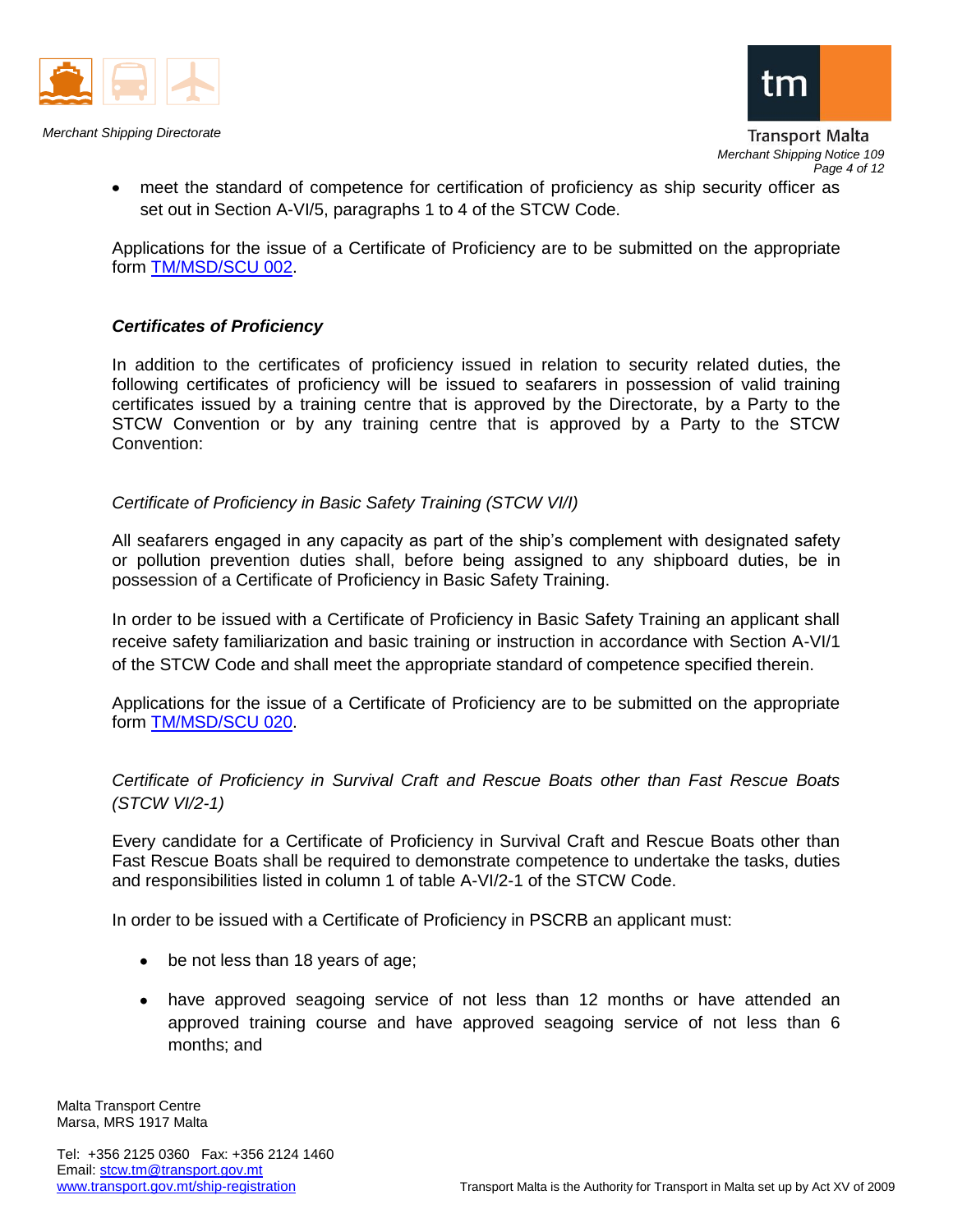



meet the standard of competence for certificates of proficiency in survival craft and rescue boats, set out in section A-VI/2 paragraph 1-4 of the STCW Code.

Applications for the issue of a Certificate of Proficiency are to be submitted on the appropriate form [TM/MSD/SCU 021.](http://www.transport.gov.mt/admin/uploads/media-library/files/Form%20TM%20MSD%20SCU%20021%20Application%20for%20a%20certificate%20of%20proficiency%20in%20PSCRB%20and%20Fast%20Rescue%20Boats%20Issue%201.doc)

# *Certificate of Proficiency in Fast Rescue Boats (STCW VI/2-2)*

Every candidate for a Certificate of Proficiency in Fast Rescue Boats shall be required to demonstrate competence to undertake the tasks, duties and responsibilities listed in column 1 of table A-VI/2-2 of the STCW Code.

In order to be issued with a Certificate of Proficiency in Fast Rescue Boats an applicant must:

- be the holder of a certificate of proficiency in survival craft and rescue boats other than fast rescue boats;
- have attended an approved training course; and
- meet the standard of competence for certificates of proficiency in fast rescue boats, set out in section A-VI/2 paragraph 7-10 of the STCW Code.

Applications for the issue of a Certificate of Proficiency are to be submitted on the appropriate form [TM/MSD/SCU 021.](http://www.transport.gov.mt/admin/uploads/media-library/files/Form%20TM%20MSD%20SCU%20021%20Application%20for%20a%20certificate%20of%20proficiency%20in%20PSCRB%20and%20Fast%20Rescue%20Boats%20Issue%201.doc)

# *Certificate of Proficiency in Advanced Fire Fighting (STCW VI/3)*

Seafarers designated with fire-fighting operations shall have successfully completed advanced training in fire fighting techniques with particular emphasis on organisation tactics and command, in accordance with the provisions of Section A-VI/3, paragraphs 1-4 of the STCW Code.

Applications for the issue of a Certificate of Proficiency are to be submitted on the appropriate form [TM/MSD/SCU 027.](http://www.transport.gov.mt/admin/uploads/media-library/files/Form%20TM%20MSD%20SCU%20027%20Application%20for%20a%20certificate%20of%20proficiency%20in%20Advanced%20Fire%20Fighting%20Issue%201.doc)

*Certificate of Proficiency in Medical First Aid (STCW VI/4-1)*

Seafarers designated with Medical First Aid duties shall meet the standard of competence in Medical First Aid specified in Section A-VI/4, paragraphs 1-3 of the STCW Code.

Applications for the issue of a Certificate of Proficiency are to be submitted on the appropriate form [TM/MSD/SCU 023.](http://www.transport.gov.mt/admin/uploads/media-library/files/Form%20TM%20MSD%20SCU%20023%20Application%20for%20a%20certificate%20of%20proficiency%20in%20Medical%20First%20Aid%20and%20Medical%20Care%20Issue%201.doc)

Malta Transport Centre Marsa, MRS 1917 Malta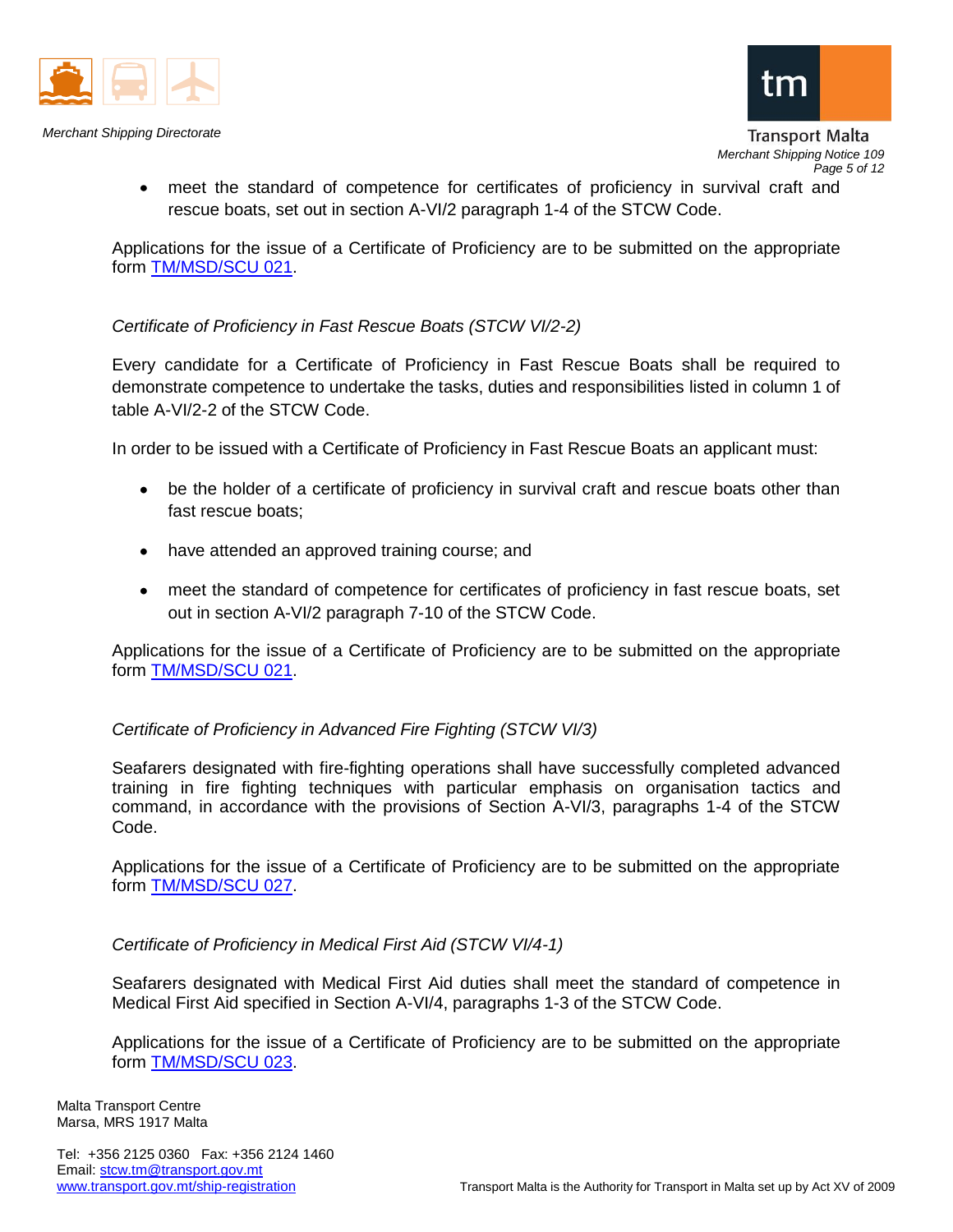



*Merchant Shipping Notice 109 Page 6 of 12*

*Certificate of Proficiency in Medical Care (STCW VI/4-2)*

Seafarers designated with Medical Care duties shall meet the standard of competence in Medical Care on board ships specified in Section A-VI/4, paragraphs 4-6 of the STCW Code.

Applications for the issue of a Certificate of Proficiency are to be submitted on the appropriate form [TM/MSD/SCU 023.](http://www.transport.gov.mt/admin/uploads/media-library/files/Form%20TM%20MSD%20SCU%20023%20Application%20for%20a%20certificate%20of%20proficiency%20in%20Medical%20First%20Aid%20and%20Medical%20Care%20Issue%201.doc)

# *Recognition of Certificates of Proficiency*

This Administration will recognise Certificates of Proficiency issued by either:

- 1. a Party to the STCW Convention; or
- 2. a Maritime Training Centre approved by a Party to the STCW Convention.

Persons who are not in possession of a Certificate of Proficiency issued by any of the above, may apply to this Administration for the issuance of the relevant certificate.

#### *Refresher Training Requirements*

The 2010 Amendments to the STCW Convention introduced the requirement to undertake refresher training in respect of Certificates of Proficiency.

To this effect, seafarers in possession of any of the above mentioned certificates of proficiency shall provide documentary evidence every 5 years of having maintained the prescribed standard of competence to undertake the tasks duties and responsibilities specified in the above mentioned tables. The Administration may accept documentary evidence of approved on board training and experience, as proof of refresher training.

Seafarers submitting their certificate of competency for revalidation after 1 January 2017 will be required to submit documentary evidence of having completed approved refresher training.

#### *Watch Ratings Certification*

All ratings forming part of a navigational or an engineering watch shall be duly certified as meeting the minimum standard of competence specified in the relative Sections A-II/4 and A-III/4 of the STCW Code.

Any rating required to be issued with a watch rating certificate, may be assessed by the master or the chief engineer, as appropriate and issued on board with a *provisional* watch rating certificate. These documents will be valid for 6 months from the date of issue. After issue, the

Malta Transport Centre Marsa, MRS 1917 Malta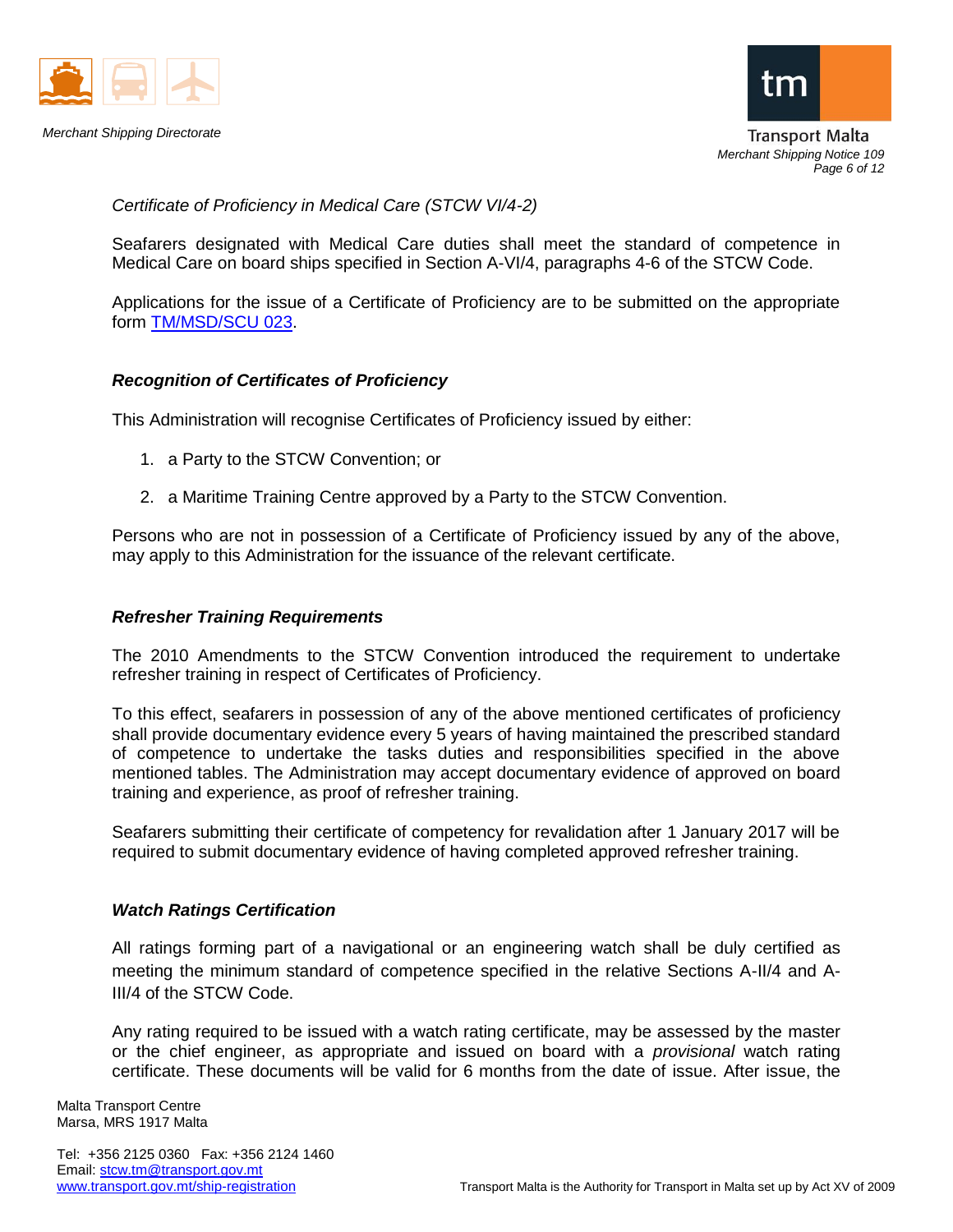



Transport Malta *Merchant Shipping Notice 109 Page 7 of 12*

master should arrange, directly or through the operators, for a copy of the provisional certificate to be sent to the Administration.

In order to be issued with a Deck or Engine Watch Rating Certificate an applicant must:

- be 16 years of age;
- have completed:
	- approved seagoing service including not less than 6 months of training and  $\bullet$ experience, or
	- special training either pre-sea or on board ship including an approved period of seagoing service which shall not be less than 2 months; and
- meet the standard of competence specified in section A-II/4 or A-III/4 of the STCW Code.

This Administration will recognise Watch Rating Certificates issued by other administrations that are Party to the STCW Convention, for service onboard Maltese ships. Persons who are not in possession of a Watch Rating Certificate may apply to this Administration to be issued with a certificate.

Applications for the issue of a Watch Rating Certificate are to be submitted on the appropriate form [TM/MSD/SCU 007.](http://www.transport.gov.mt/admin/uploads/media-library/files/Form%20TM%20MSD%20SCU%20007%20Application%20for%20a%20Watch%20Rating%20Certificate%20Issue%204.doc_20131016070016.doc)

#### *Electro-Technical Ratings*

Regulation III/7 of the revised Convention requires that every Electro-Technical Rating serving on a seagoing ship powered by main propulsion machinery of 750 kW propulsion power or more, shall be duly certified as meeting the minimum standard of competence specified in the relative Section A-III/7 of the STCW Code.

Any Electro-Technical Rating required to be issued with a certificate, to comply with this requirement, may be assessed by the chief engineer as appropriate and issued on board with a provisional electro-technical rating certificate. A provisional electro-technical rating certificate shall be valid for 12 months from the date of issue. After issue, the master should arrange, directly or through the operators, for a copy of the provisional certificate to be sent to the Administration.

In order to be issued with an Electro-Technical Rating Certificate an applicant must:

- be 18 years of age;
- have completed:

Malta Transport Centre Marsa, MRS 1917 Malta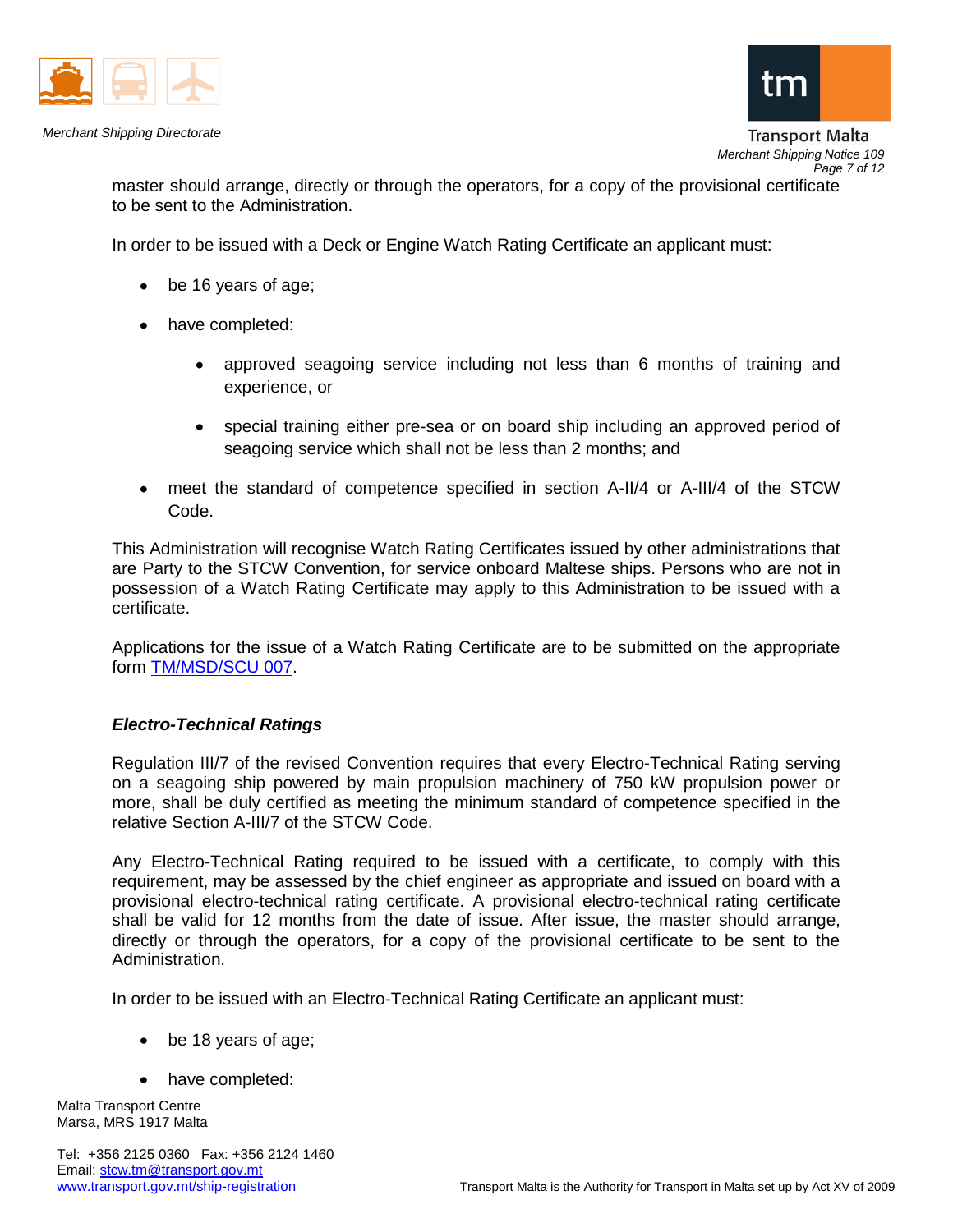



Transport Malta *Merchant Shipping Notice 109 Page 8 of 12*

(i) Approved seagoing service including not less than 12 months of training and experience, or

(ii) Completed approved training pre-sea or on board ship including an approved period of seagoing service which shall not be less than 6 months; and

meet the standard of competence specified in section A-III/7 of the STCW Code.

This Administration will recognise Electro-Technical Rating Certificates issued by other administrations that are Party to the STCW Convention for service onboard Maltese ships. Persons who are not in possession of an Electro-Technical Rating Certificate may apply to this Administration to be issued with a certificate.

Applications for the issue of an Electro-Technical Rating Certificate are to be submitted on the appropriate form [TM/MSD/SCU 007.](http://www.transport.gov.mt/admin/uploads/media-library/files/Form%20TM%20MSD%20SCU%20007%20Application%20for%20a%20Watch%20Rating%20Certificate%20Issue%204.doc_20131016070016.doc)

# *Able Seafarer certification*

The 2010 amendments to the STCW Convention have introduced minimum requirements for certification of ratings as Able Seafarer Deck and Able Seafarer Engine. These new competences were previously regulated by ILO Able Seamen Convention 1946. This Administration will continue to recognise A.B. Certificates issued prior to the entry into force of the 2010 amendments until the 31 December 2016.

# *Conversion of A.B. Certificates into Able Seafarer Certificates*

A.B. Certificates can be converted into Able Seafarer certificates by submitting the following to the Directorate:

- Duly filled application form [TM/MSD/SCU 024](http://www.transport.gov.mt/admin/uploads/media-library/files/Form%20TM%20MSD%20SCU%20024%20Application%20for%20certification%20of%20ratings%20as%20Able%20Seafarer%20Issue%201.doc)
- A.B. Certificate issued prior to the 2010 Amendments
- Proof of Identification showing personal details of applicant as per those entered on the application form (passport, identity card or seaman's book)
- Passport size photograph in full colour
- $\bullet$ Basic Courses as per Regulation VI/1
- PSCRB Certificate as per Regulation VI/2 (applicable for Able Seafarer Deck certificate)  $\bullet$
- $\bullet$ Documentary evidence of 12 months approved seagoing service in the previous 5 years

Malta Transport Centre Marsa, MRS 1917 Malta

Tel: +356 2125 0360 Fax: +356 2124 1460 Email: stcw.tm@transport.gov.mt<br>www.transport.gov.mt/ship-registration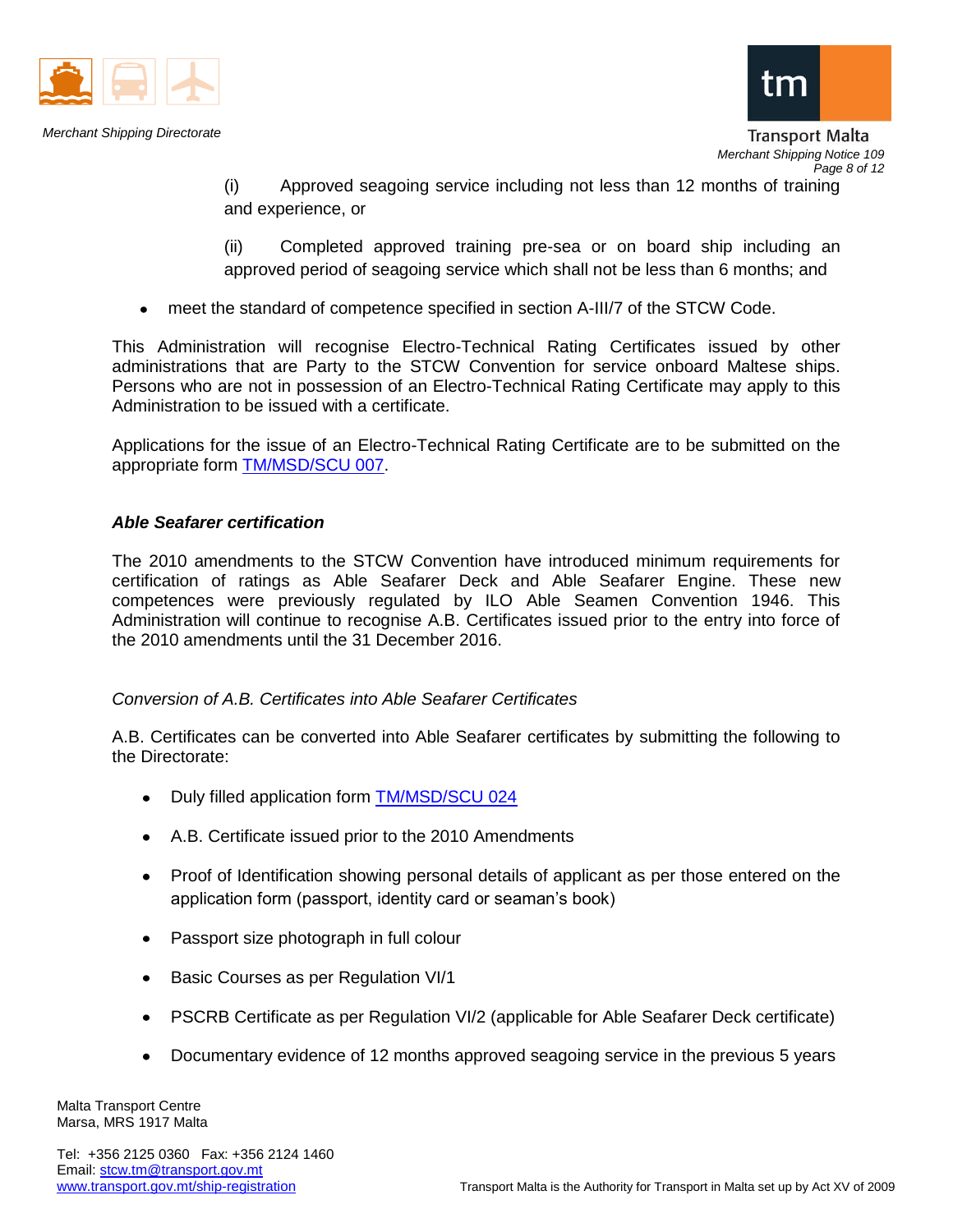



- Declaration by Master or Chief Engineer attesting where the seagoing service was performed (Deck or Engine)
- Medical Fitness Certificate (ILO/IMO)  $\bullet$
- Relative fee  $\bullet$

*Requirements for the issue of an Able Seafarer Deck Certificate* 

In order to be issued with an Able Seafarer Deck Certificate an applicant must:

- be 18 years of age;
- meet the requirements for certification as a rating forming part of a navigational watch;
- while qualified to serve as a rating forming part of a navigational watch have approved seagoing service in the deck department of:
	- not less than 18 months, or
	- $\bullet$ not less than 12 months and have completed approved training; and
- meet the standard of competence specified in section A-II/5 of the STCW Code

This Administration will recognise Able Seafarer Deck Certificates issued by other administrations that are Party to the STCW Convention. Persons who are not in possession of an Able Seafarer Deck Certificate may apply to this Administration to be issued with a certificate.

Applications for the issue of an Able Seafarer Deck Certificate are to be submitted on the appropriate form [TM/MSD/SCU 024.](http://www.transport.gov.mt/admin/uploads/media-library/files/Form%20TM%20MSD%20SCU%20024%20Application%20for%20certification%20of%20ratings%20as%20Able%20Seafarer%20Issue%201.doc)

#### *Requirements for the issue of an Able Seafarer Engine Certificate*

In order to be issued with an Able Seafarer Engine Certificate an applicant must:

- be 18 years of age;
- meet the requirements for certification as a rating forming part of an engineering watch;
- while qualified to serve as a rating forming part of an engineering watch have approved seagoing service in the engine department of:

Malta Transport Centre Marsa, MRS 1917 Malta

Tel: +356 2125 0360 Fax: +356 2124 1460 Email: stcw.tm@transport.gov.mt<br>www.transport.gov.mt/ship-registration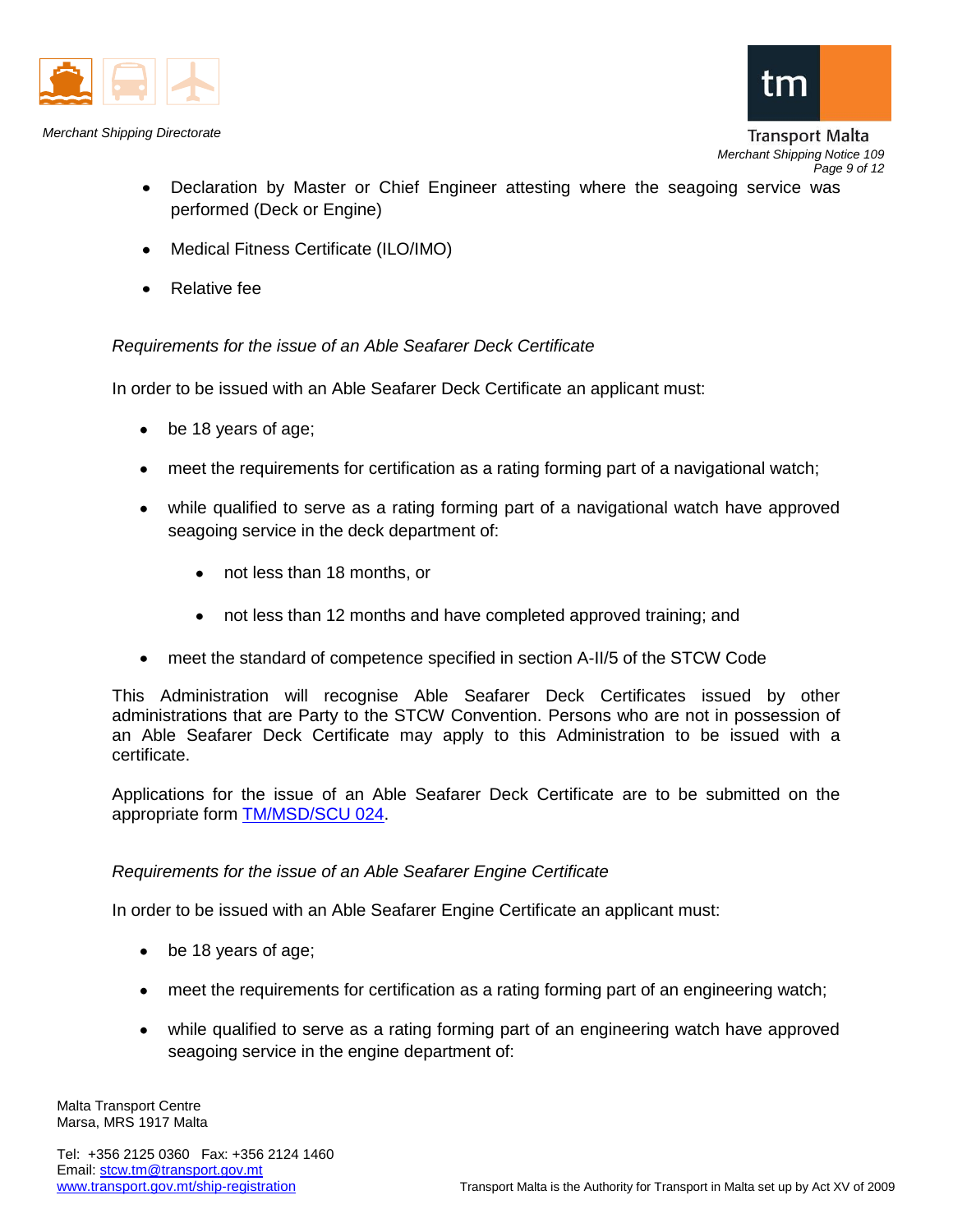



**Transport Malta** *Merchant Shipping Notice 109 Page 10 of 12*

- not less than 12 months, or  $\bullet$
- not less than 6 months and have completed approved training; and  $\bullet$
- meet the standard of competence specified in section A-III/5 of the STCW Code

This Administration will recognise Able Seafarer Engine Certificates issued by other administrations that are Party to the STCW Convention. Persons who are not in possession of an Able Seafarer Engine Certificate may apply to this Administration to be issued with a certificate.

Applications for the issue of an Able Seafarer Engine Certificate are to be submitted on the appropriate form [TM/MSD/SCU 024.](http://www.transport.gov.mt/admin/uploads/media-library/files/Form%20TM%20MSD%20SCU%20024%20Application%20for%20certification%20of%20ratings%20as%20Able%20Seafarer%20Issue%201.doc)

#### *Efficient deck hand certification*

The Merchant Shipping (Training and Certification) Regulations, 2013 have incorporated the Efficient Deck Hand certification, previously regulated by the Merchant Shipping (A.B. and EDH Certificates) Regulations, 2001.

#### *Requirements for the issue of an Efficient Deck Hand Certificate*

In order to be issued with an Efficient Deck Hand Certificate an applicant must:

- be 17 years of age;
- $\bullet$ is in possession of valid Basic Courses as per Regulation VI/1;
- has obtained a navigational watch rating certificate or holds a steering certificate;
- has obtained a 12 month period of approved sea going service in the deck department; and
- meets the standard of competence as per the Third Schedule of the Merchant Shipping (Training and Certification) Regulations, 2013

This Administration will recognise Efficient Deck Hand Certificates issued by other administrations that are Party to the STCW Convention. Persons who are not in possession of an Efficient Deck Hand Certificate may apply to this Administration to be issued with a certificate.

Applications for the issue of an Efficient Deck Hand Certificate are to be submitted on the appropriate form [TM/MSD/SCU 025.](http://www.transport.gov.mt/admin/uploads/media-library/files/Form%20TM%20MSD%20SCU%20025%20Application%20for%20an%20Efficient%20Deck%20Hand%20Certificate%20Issue%201.doc_20131016070016.doc)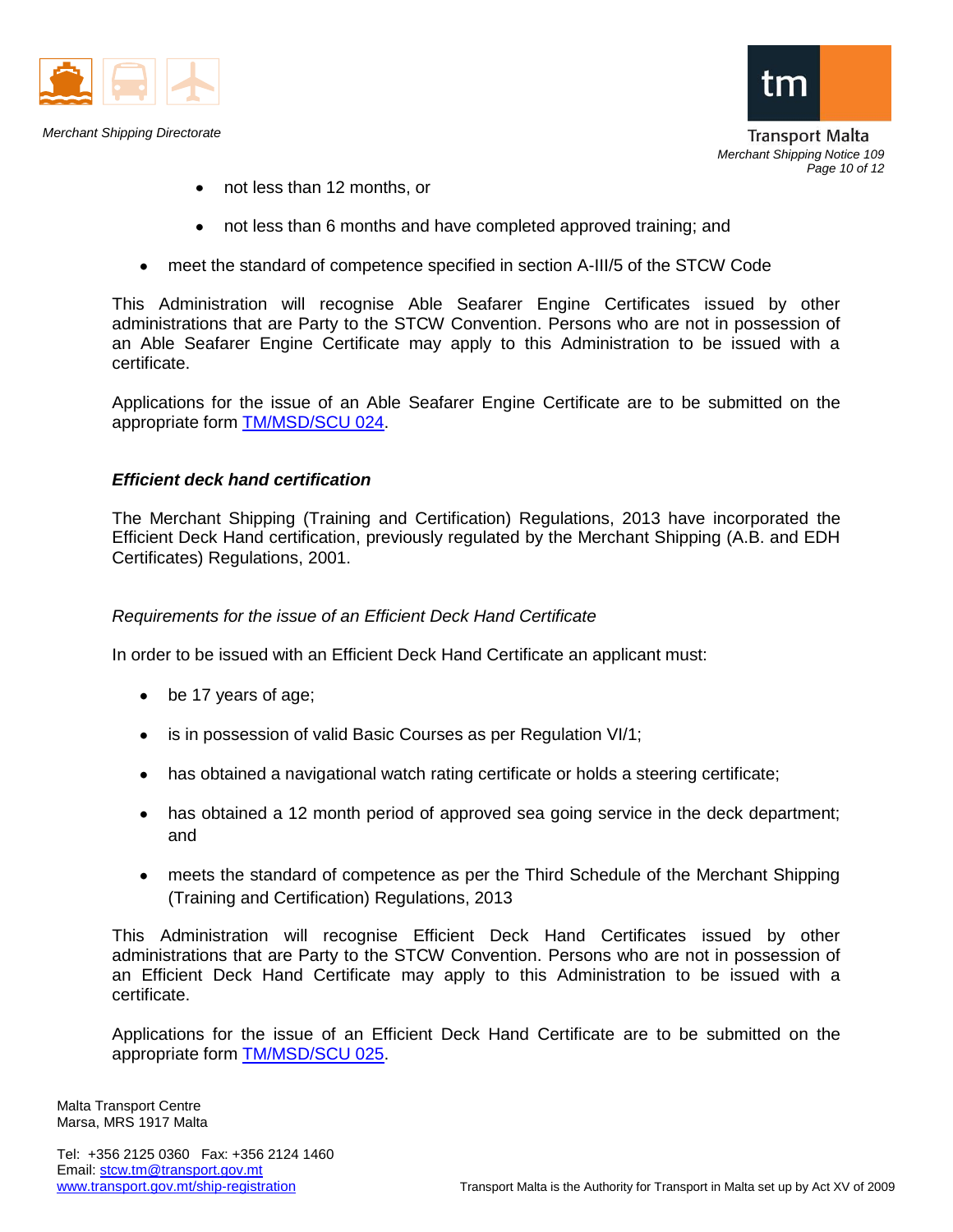



*Merchant Shipping Notice 109 Page 11 of 12*

# *Responsibilities of companies*

Regulation I/14 requires companies (ship-owners, ship operators and managers and bareboat charterers) should ensure that:

- 1. each seafarer assigned to any of its ships holds an appropriate certificate in accordance with the provisions of the Convention and as established by the Administration;
- 2. its ships are manned in compliance with the applicable safe manning requirements of the Administration;
- 3. seafarers assigned to any of its ships have received refresher and updating training as required by the Convention;
- 4. documentation and data relevant to all seafarers employed on its ships are maintained and readily accessible, and include, without being limited to, documentation and data on their experience, training, medical fitness and competency in assigned duties;
- 5. seafarers, on being assigned to any of its ships, are familiarized with their specific duties and with all ship arrangements, installations, equipment, procedures and ship characteristics that are relevant to their routine or emergency duties;
- 6. the ship`s complement can effectively coordinate their activities in an emergency situation and in performing functions vital to safety, security and to the prevention or mitigation of pollution; and
- 7. at all times on board its ships there shall be effective oral communication in accordance with chapter V, regulation 14, paragraphs 3 and 4 of the International Convention for the Safety of Life at Sea, 1974 (SOLAS), as amended.

# *Drug and Alcohol Policy*

Reg.VIII-1 of the revised STCW Convention sets a blood alcohol limit of 0.05% and a limit of 0.25 mg/l alcohol in the breath. These limits apply to masters, officers and other seafarers whilst on duty and for all seafarers who by the nature or terms of their engagement or employment might be required to take action in cases of emergency. The abuse of drugs is strictly prohibited. Prescription and non-prescription medicines should always be used with caution.

Malta Transport Centre Marsa, MRS 1917 Malta